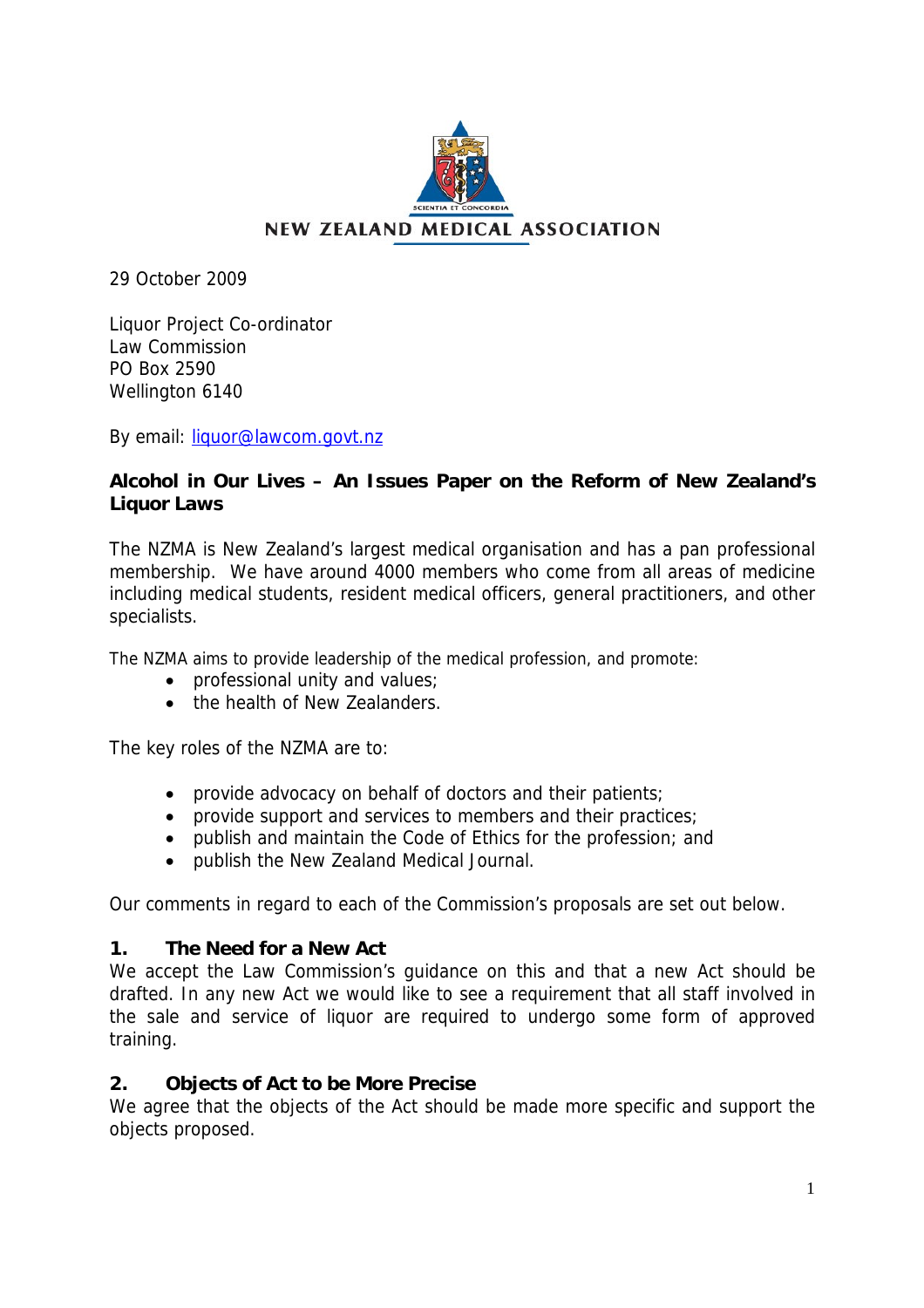### **Licensing Regimes**

# **3. Strengthening the Liquor Licensing Authority**

We agree with this proposal. In particular we would like to see the laws amended so that licensing authorities are required to have regard to issues affecting health, including

- The nature and type of licensed premise planned;
- The availability of food with alcohol;
- The location, in terms of the impact on amenity of an area, of sensitive facilities such as where it may have a negative impact on children, young people and their likely behaviour;
- Any other detrimental health or social impacts likely to arise;
- Evidence by the applicant of good host responsibility practises, including age verification policies, staff training procedures etc.

One way to achieve this would be to require applications for new premises to include a Health Impact Assessment (HIA).

Although not directly related to the strengthening of liquor licensing authorities we also support an extension to the powers of the Medical Officer of Health so that s/he can lodge an application under the Act with the licensing authority for variation, suspension or cancellation of a license on public health grounds, in addition to their current ability to lodge an application through the District Licensing Authority.

# **4. Upgrade District Licensing Agencies**

We agree with this proposal. In particular we would like to see high and consistent standards applied by each of the District Licensing Agencies. For example we are aware that there is currently inconsistent treatment of applications for Manager's Certificates in differing localities. We would like to see that variability removed.

### **Restrictions on Retail Outlets, Days or Hours of Trading**

# **5. Restrict Trading Hours**

We support the proposal to restrict off licenses to the hours between 8am and 10pm and for on licences until 2am with a standing extension to serve liquor to 4am provided the premises operate a one way door scheme.

# **6. Restrict the Range of Liquor Products and Outlets**

Regarding the ability to restrict the number of outlets we note that earlier this year the Sale and Supply of Liquor and Liquor Enforcement Bill went before Select Committee. While the Bill was ultimately rejected, we strongly supported the proposal to establish local alcohol plans against which the District Licensing Authority could determine whether or not to grant or renew an on-license.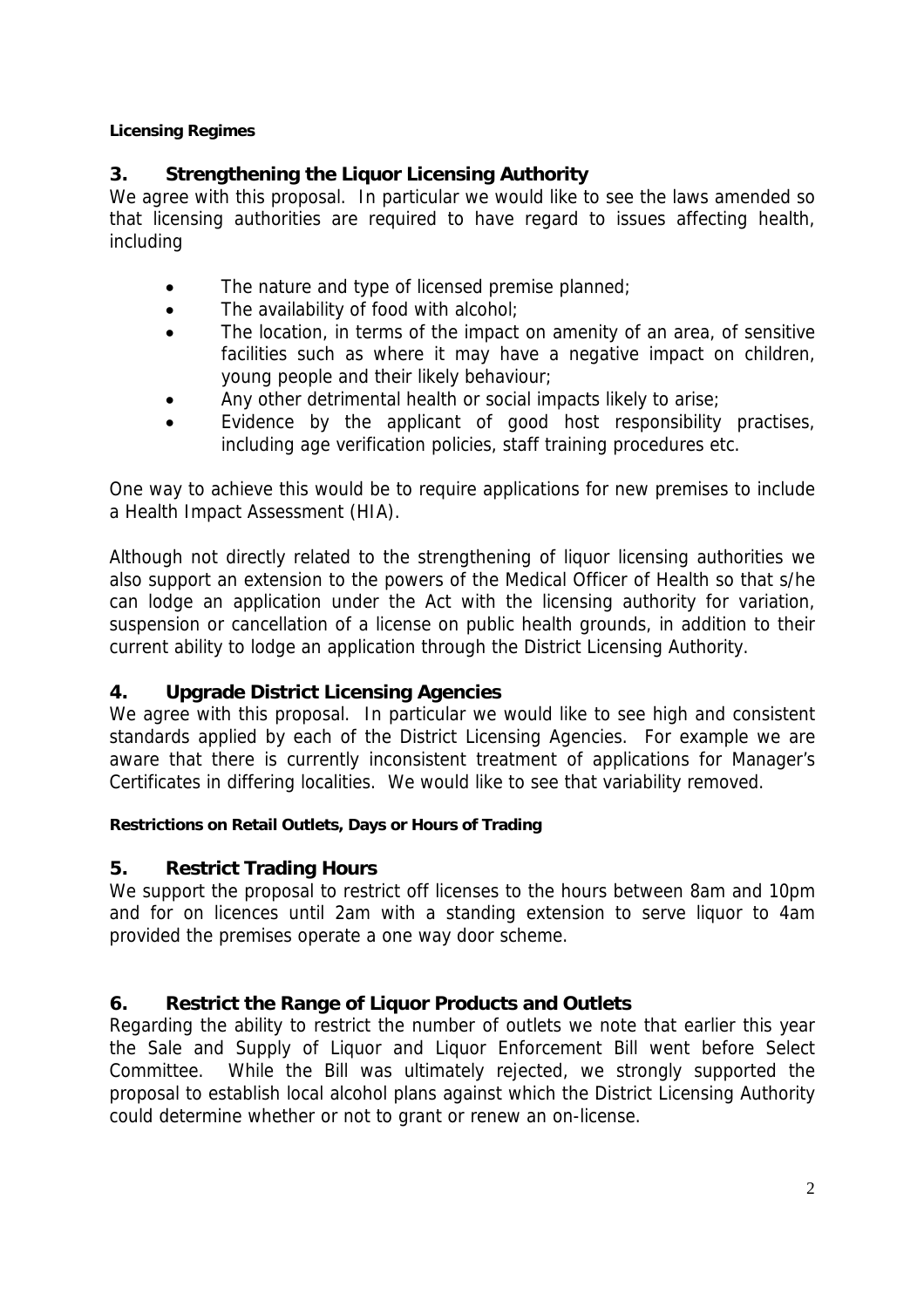### **Minimum Age for Purchase of Alcohol**

### **7. Split the Purchase Age**

We acknowledge that the evidence supports age as a significant factor in the problems of inappropriate and excessive alcohol consumption and that whatever the legal age for alcohol purchase may be, the reality is that it means many young people a few years younger are also able to purchase alcohol because they are assumed to be of legal age. Accordingly we support an increase in the alcohol purchase age from the current 18 years.

We note that there is however a significant proportion of 18 year olds currently drinking alcohol in a responsible manner and who are concerned about their potential disenfranchisement. We therefore support the Law Commission's proposal of a split purchase age as a reasonable compromise.

### **8. Require Greater Parental Responsibility**

We support this proposal. There is considerable evidence now that some adults are not taking their responsibilities in regard to young people drinking seriously.

#### **Pricing Policies**

### **9. Increase Excise Tax/Reduce the Tax on Low Alcohol Products**

The NZMA considers that the enormous social and financial costs borne by the New Zealand society as a consequence of the hazardous consumption of alcohol demands that consumers receive a clear price signal when purchasing alcohol in any form. The NZMA therefore, believes that taxes should directly reflect the total volume of alcohol in the product. This in turn should encourage a shift to the consumption of products containing less alcohol per unit volume. The NZMA would oppose any tax system that does not directly reflect the volume of alcohol in the product as this creates a 'window' through which alcohol may be purchased cheaply, potentially encouraging excessive consumption.

In addition we recommend that a component of existing taxation on alcohol should be allocated to support ongoing research into the health effects of alcohol consumption; the evaluation and establishment of prevention and treatment programs for alcohol-related problems; and training for community and health care workers in this area.

### **10. Introduce Minimum Pricing**

We support the principle of minimum pricing but need to see evidence that it can work in practice.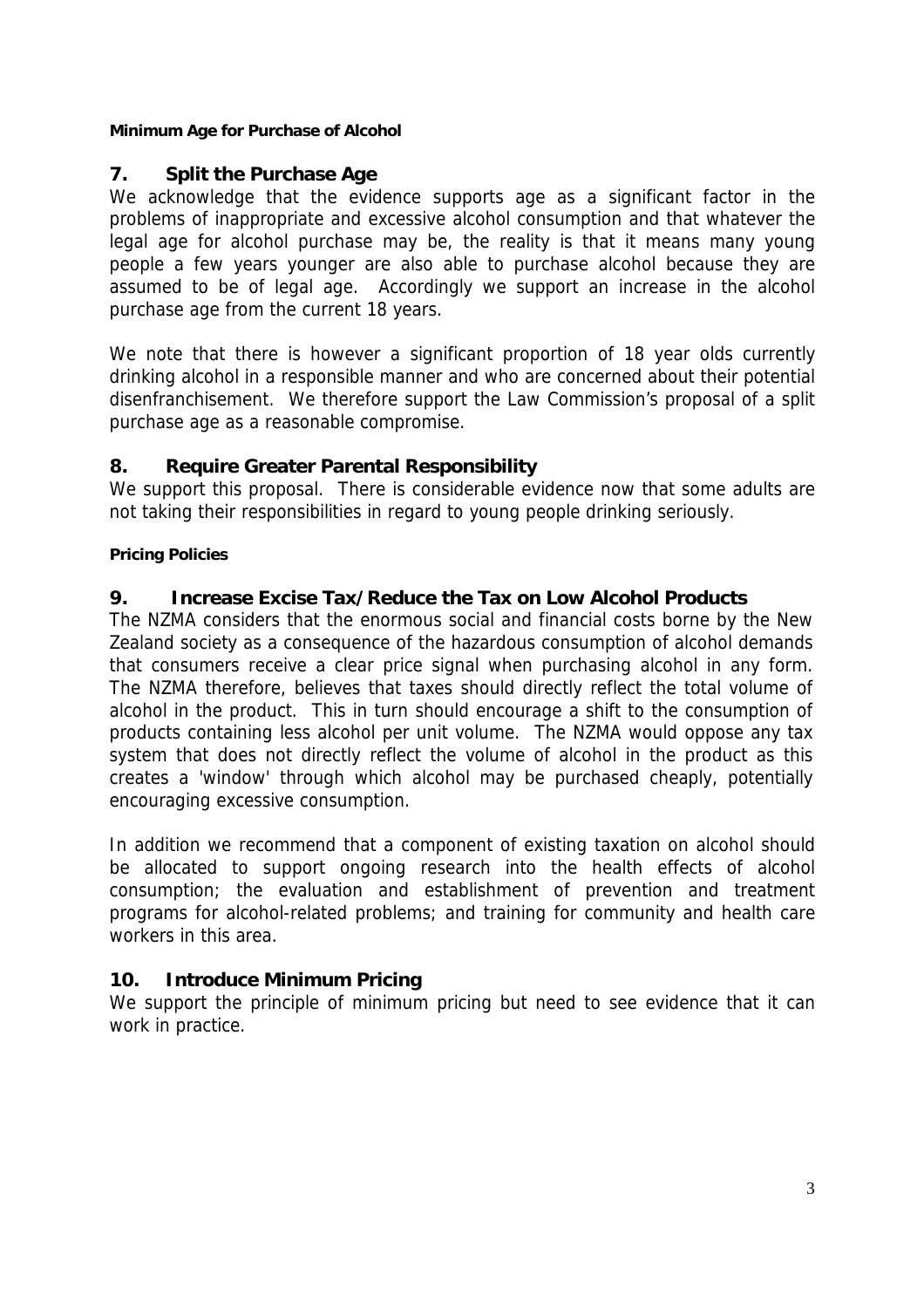#### **Marketing/Advertising Policies**

### **11. Maintain Self- Regulation Approach**

While we do not go so far as to support a total ban on alcohol advertising (although we do support a ban on all alcohol placed advertising on television and radio before 10pm at night), we are not convinced that the Advertising Standards Authority should continue to regulate alcohol advertising. For some time we have been concerned with the propensity of the liquor industry to push the existing boundaries in terms of advertising. Instead we believe that the regulation of all broadcast liquor advertising programmes should be placed with a Statutory Authority.

Further, we would like to see the development of clear and transparent rules setting out what alcohol advertisements can contain. We would further support a ban on alcohol sponsorship of sporting events.

### **12. Restrict Price Promotions**

We agree with this proposal.

#### **Enforcement**

### **13. Encourage Enforcement**

We agree with this proposal. In addition to making changes to the process of enforcement however we believe that the government should give increased resourcing to this. We acknowledge that given current budget constraints such an increase may not be possible.

#### **Restrictions on Public Drinking**

### **14. Alcohol and Public Places**

We support the principle of a single law but note that any such law imposed must be reasonable and practical.

### **Serving Sizes**

### **15 Introducing Standard Measures**

We support this proposal.

### **Health Sector Interventions**

### **16. Fund More Treatment**

We support this proposal. The NZMA has been concerned for some time about problems accessing assessment and treatment for people with alcohol problems. Waiting lists for treatment continue to be a problem. It takes two to six weeks to place people in a programme, or four to six months if residential treatment is required. The NZMA believes that services need to be tailored to meet specific needs, including cultural and spiritual needs. Research on alcohol and drug treatment confirms the importance of cultural factors in treatment for Maori, but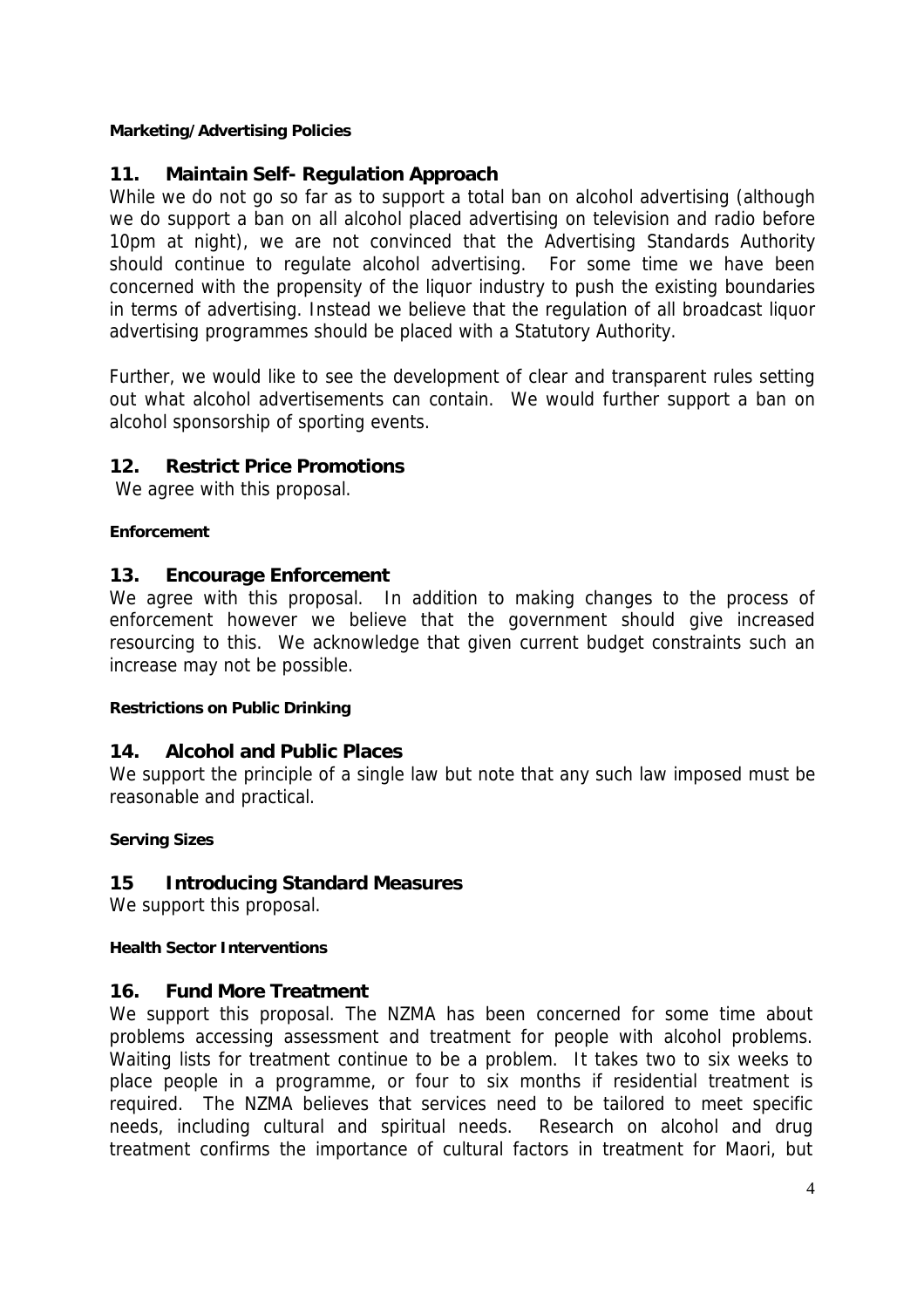there is a continuing shortage of people who are qualified both culturally and professionally to provide services for both Maori and Pacific people needing treatment.

We also believe that many community based services have proven their effectiveness. Some community organisations are subsidising the public alcohol and drug services they provide from other sources. The NZMA believes that the Government should increase funding to community organisations which have the ability to provide effective care. We note that this policy would sit well within the government's current focus of devolution/integration of health services.

# **17. Further Research and Education Required**

Not covered in the Law Commission's paper but also extremely important in the long term battle with alcohol related problems is the need for further research to be funded. In particular we believe research needs to be done on the following:

- Standard alcohol indicators on national morbidity and mortality data;
- Benchmarking and trend data for young people, especially in the areas of fetal alcohol syndrome, alcohol related mental health disorders, and sexual harassment;
- Improved collection of ethnicity data; and
- The effects and degrees of association of alcohol with prescription and non prescription products.

In addition we need to see greater effort put in to educating the public on the effects of alcohol. In particular we believe such education should be focused:

- In schools:
- On the effects of alcohol abuse on adolescents and on both prenatal and postnatal development; and
- On the effects of alcohol on the unborn child during pregnancy.

Specific research and education activities need to be targeted to, and appropriate for, identified vulnerable populations.

### **Drink Driving and Transport Policies**

# **18. Reduce Legal Drink Driving Blood Alcohol Limits**

We agree with the Commission's proposal that the current Blood Alcohol Concentration for all drivers over the age of 20 should be reduced from 80 mg/per100mL to 50mg/ per 100mL. Evidence shows that important driving skills are adversely affected by even small amounts of alcohol. This action would bring NZ into line with Australia as well as a large number of countries in Europe.

In regard to the proposal to move to a zero blood alcohol limit for those under the age of 20, while we would like to support this we are concerned that such a proposal will catch not only those who have consumed an alcoholic drink but also those who